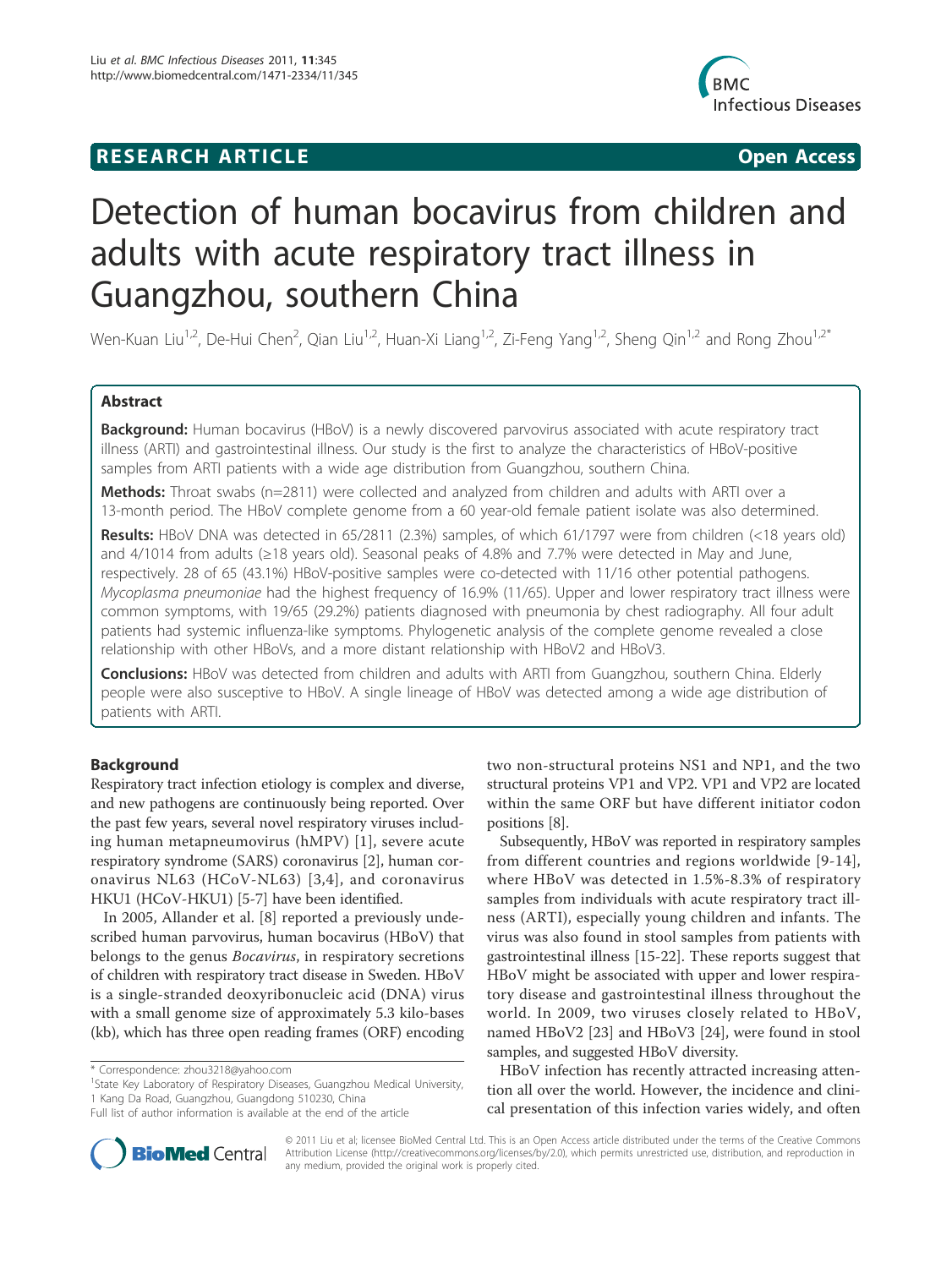involves co-infection with other potential pathogens [9-22]. Such characteristics have led to debate over the role of HBoV as a true pathogen. Therefore, additional evidence and studies are needed throughout the world to gain a better understanding of this virus. In this study, 2811 respiratory samples were collected from patients (with an age range of 9 days to 84 years) with ARTI in Guangzhou, southern China, from November 2009 to November 2010 to analyze the characteristics of HBoVpositive patients.

## Methods

Samples in this study were taken as part of standard care. The First Affiliated Hospital of Guangzhou Medical University Ethics Committee approved the experimental design and patient involvement in this study.

## Respiratory samples collection

Throat swab samples ( $n = 2811$ ) were collected from patients with ARTI (presented at least two of the following symptoms: cough, pharyngeal discomfort, rhinobyon, snivel, sneeze, dyspnea) at three hospitals in Guangzhou, southern China between November 2009 and November 2010. Patients' ages ranged from nine days to 84 years, and included 1797 children (<18-years-old) and 1014 adults  $(\geq 18$ -years-old). Clinical characteristics of the patients were recorded for further analysis.

## Real-time polymerase chain reaction (PCR) for HBoV detection

DNA from respiratory samples was extracted using a QIAamp DNA Mini Kit (Qiagen), in accordance with the manufacturer's protocol. Taqman real-time PCR primers and probe were designed based on the conserved region of the NP1 gene. Sequences were as follows: forward primer, 5'- GAG AGA GGC TCG GGC TCA TA-3' (2545- 2564 nt); reverse primer, 5'- TCG AAG CAG TGC AAG ACG AT-3' (2592-2611 nt); and probe, 5'-FAM- CAT CAG GAA CAC CCA ATC AGC CAC C-BHQ1-3' (2566-2590 nt). Primers and the probe were synthesized by TaKaRa. Premix Ex Taq (Perfect Real Time) real-time PCR reaction buffer was also purchased from TaKaRa. Amplification was conducted using 10 pmol of primers, 3 pmol of probe and 5 μl DNA in a final volume of 25 μl. Cycling conditions included an initial incubation at 94°C for 2 min, followed by 40 cycles of 94°C for 10 sec and 55°C for 35 sec (ABI-7500 real-time PCR instrument, Applied Biosystems). The amplified NP1 gene target sequence (2545-2611 nt) was inserted into the pMD18-T vector (TaKaRa) and used as a positive control for quantification analysis. Sensitivity of the PCR assay was calculated to be 10 copies of plasmid DNA using positive control plasmid diluted gradients.

## Detection of common respiratory pathogens in HBoVpositive samples

HBoV DNA positive samples were tested for 16 other potential pathogens, including influenza A virus, influenza B virus, parainfluenza virus (1, 2, 3, 4), respiratory syncytial virus, adenovirus, enterovirus, human metapneumovirus, human coronavirus (229E, OC43, NL63, HKU1), Mycoplasma pneumoniae, and Chlamydia pneumoniae by Taqman real-time PCR, in accordance with the manufacturer's protocol (Guangzhou HuYanSuo Medical Technology Co., Ltd).

#### Complete genome sequencing

The complete genome of HBoV from a 60-year-old female patient isolate was sequenced and analyzed. Sequencing primer sets were designed according to HBoV genome sequences available in the GenBank database (Table 1). DNA template (2 μl) was added to the Pfu DNA polymerase reaction mixture (Fermentas) in a final volume of 25 μl and PCR amplified. Products were purified after 1% agarose gel electrophoresis using a QIAquick Gel Extraction Kit (Qiagen). The purified DNA was then sequenced (ABI Genetic Analyzer 3130XL) and assembled using DNASTAR-SeqMan software (DNASTAR, http://www. dnastar.com/t-products-lasergene.aspx). PCR amplification and sequencing were conducted at least twice to ensure sequence accuracy.

## Phylogenetic analysis

The HBoV complete genome (GU338055) was aligned to other HBoV genomes available in the GenBank database using the Basic Local Alignment Search Tool (BLAST, http://blast.ncbi.nlm.nih.gov/Blast.cgi). Phylogenetic analysis of 18 complete genomes of HBoV, HBoV2 and HBoV3 from different countries and regions, including USA, Sweden, Thailand, Japan, Australia, China, Hong Kong, and Taiwan was conducted using Molecular Evolutionary Genetics Analysis Version 4.0 (MEGA 4.0, http://www. megasoftware.net/). Phylogenetic trees were inferred from VP1/VP2 (3056-5071 nt), NS1 (253-2172 nt), NP1 gene (2410-3069 nt) and complete genome data (1-5299 nt) using the neighbor-joining method, and bootstrap values were calculated from 1000 replicates.

## Statistical analysis

For comparison of categorical data,  $\chi^2$  test and Fisher's exact test where appropriate. All tests were two-tailed and  $p < 0.05$  was considered statistical significant.

## Results

## Detection of HBoV from patients with ARTI

HBoV DNA positive samples were detected in 65/2811 patients with a total positive rate of 2.3%. In children,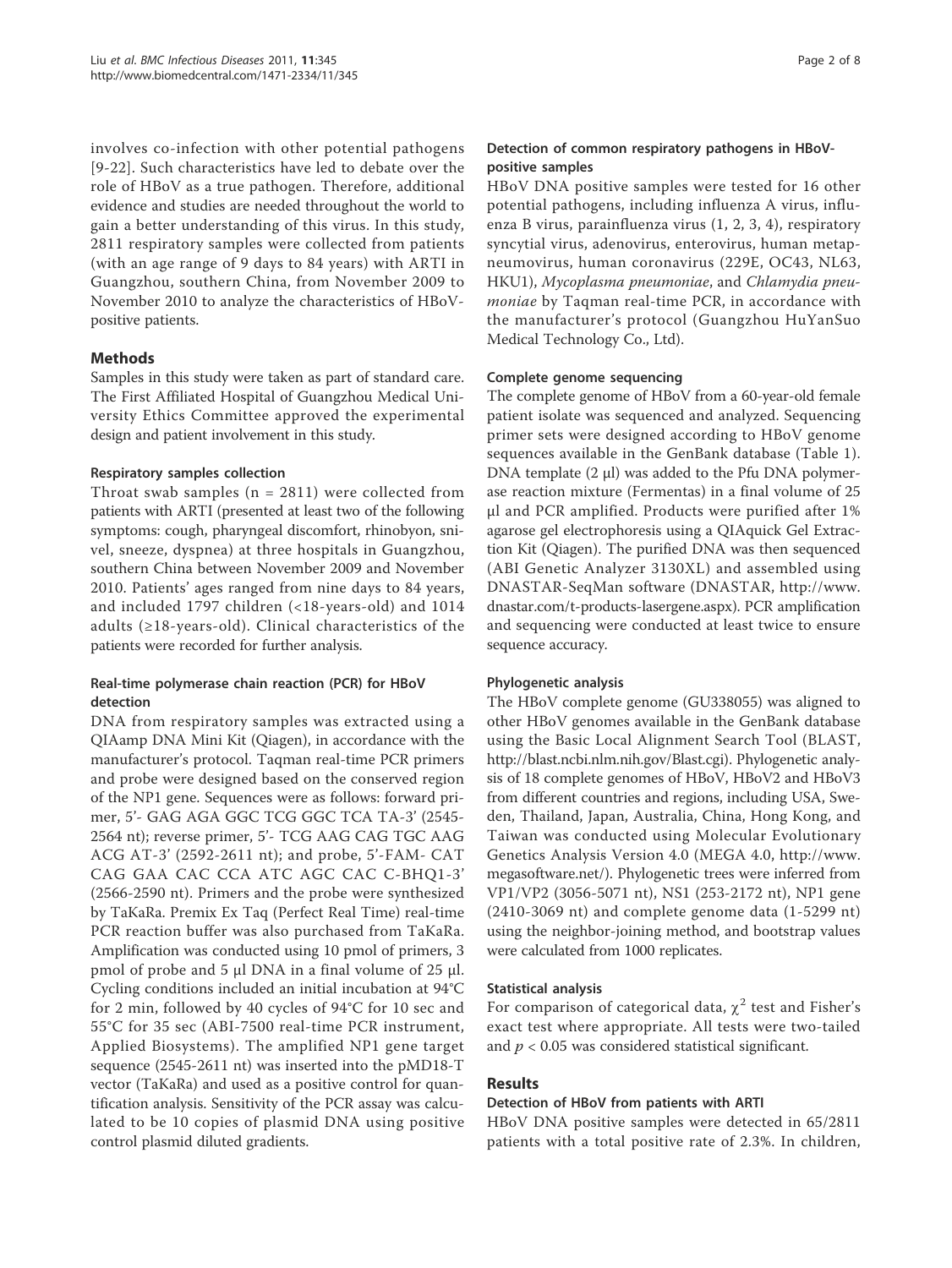| <b>Primers</b>  | Sequences                      | Amplification position (bases) | Product length     |
|-----------------|--------------------------------|--------------------------------|--------------------|
| VF.             | 5'-GCCGGCAGACATATTGGA-3'       | $1 - 1460$                     | 1460 <sub>bp</sub> |
| VR1             | 5'-TGACCAACGGCTAGAGGATTA-3'    |                                |                    |
| VF <sub>2</sub> | 5'-ATGCTAAATCATCCTGTG-3'       | 638-2435                       | 1798bp             |
| VR <sub>2</sub> | 5'-TTGTCTTTCATATTCCCT-3'       |                                |                    |
| VF3             | 5'-ACCCAAGAAACGTCGTCTAACTG-3'  | 2300-4226                      | 1927bp             |
| VR3             | 5'-TTAGTCCAGGAGGAATGTATGCT-3'  |                                |                    |
| VF4             | 5'-GGAGGCAATGCTACAGAAA-3'      | 4064-5299                      | 1236 <sub>bp</sub> |
| VR4             | 5'-TGTACAACAACAACACATTAAAAG-3' |                                |                    |

Table 1 Primer sets for HBoV genome sequencing

positive rates were 4.1% (28/687) for 0-1 year-olds,  $> 4.8\%$  (16/335) for 1-2 year-olds, 4.4% (10/225) for  $>2$ -3 year-olds, 1.7% (2/121) for >3-4 year-olds, 1.3% (1/80) for  $>4-5$  year-olds, and 1.1% (4/349) for  $>5-17$  year-olds (Figure 1), with a total of 3.4% (61/1797). The positive rate of adults ( $\geq$ 18 year-old) was 0.4% (4/1014) (Figure 1).

The 65 positive patients were aged between 54 days and 70 years, comprising 83.1% (54/65) that were  $\leq$  3 years-old, 10.8% (7/65) that were 4-17 years-old, and 6.2% (4/65) adult patients. Four HBoV-positive adults were 19, 22, 60 and 70 years-old, respectively.

## Seasonal distribution of HBoV

During our 13-month study period, more than 100 samples were collected for detection each month, and the ratio of ≤3 year-old patients ranged from 20.2% to 66.5%. Low positive rates of 0.3% (1/369) (single HBoV: 0, co-pathogen: 0.3%) were detected in March 2010 and 0.7% (1/135) (single HBoV: 0.7%, co-pathogen: 0) in October 2010, while high positive rates of 4.8% (8/166)

(single HBoV: 3.0%, co-pathogens: 1.8%) were found in May 2010 and 7.7% (11/143) (single HBoV: 1.4%, copathogens: 6.3%) in June 2010 (Figure 2). The positive rates of other seven months fluctuated around the total rate of 2.3% (65/2811) (Figure 2).

## Co-detection with common respiratory pathogens

HBoV DNA positive samples were co-detected with 11 of 16 upper referred pathogens in 28/65 (43.1%) of the patients. Mycoplasma pneumoniae had the highest frequency of 16.9% (11/65), followed by RSV with 7.7% (5/ 65) (Table 2).

#### The clinical characteristics of HBoV-positive patients

The male:female ratio was 42:23 in the HBoV-positive patients which did not differ significantly from the HBoV-negative patients ( $p = 0.40$ ). The clinical characteristics of the patients are listed in Table 3. Most patients presented with symptoms of upper respiratory tract illness (URTI), including cough (93.8%) and expectoration (40.0%); 44 (67.7%) patients presented with

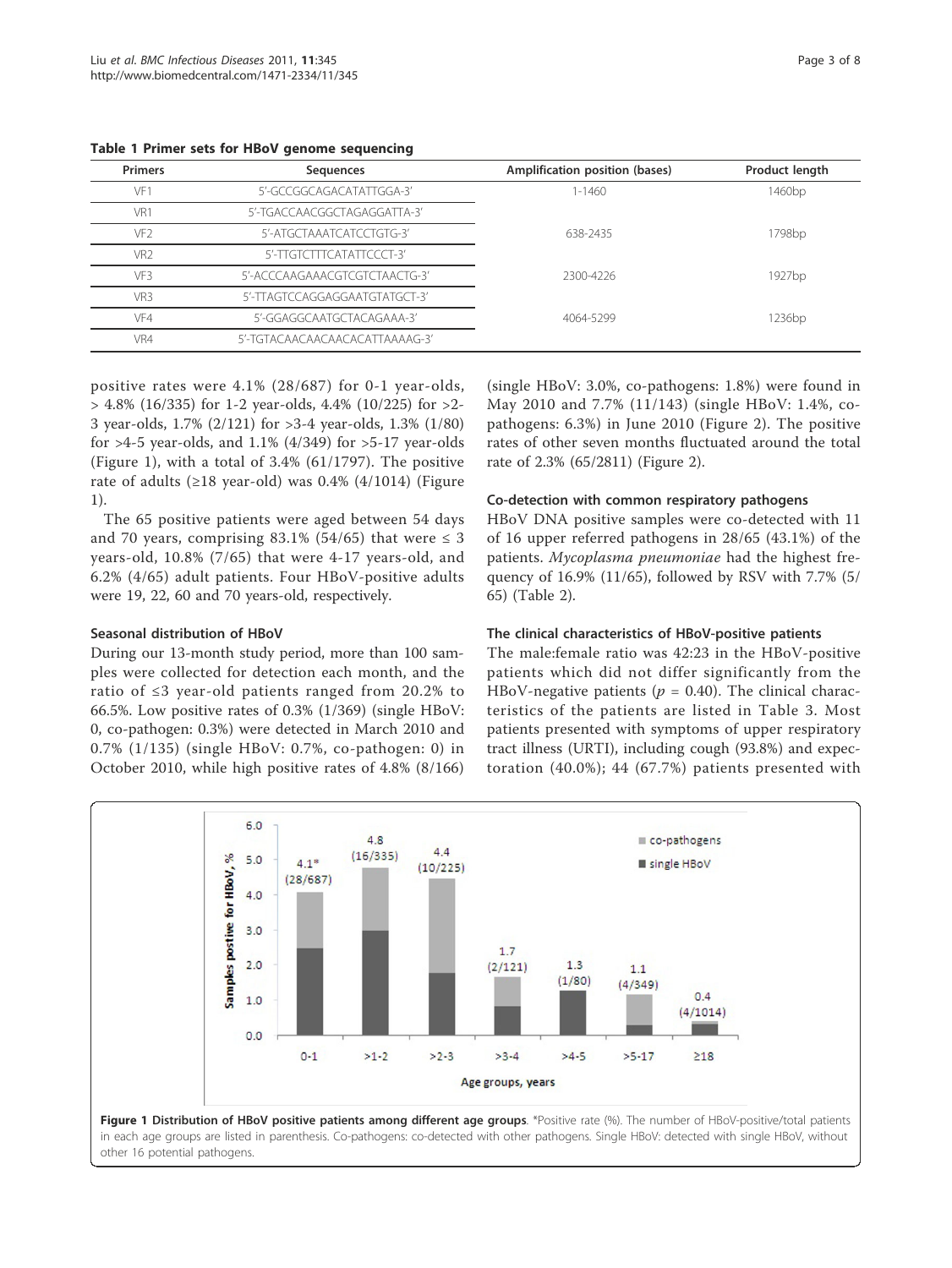

symptoms of fever  $(\geq 38^{\circ}\text{C})$ ; 41 (63.1%) patients had lower respiratory tract illness symptoms (LRTI) and 19 (29.2%) patients were diagnosed as pneumonia by chest radiography; 10 (15.4%) patients had gastrointestinal symptoms; seven (10.8%) patients had systemic influenza-like symptoms (chilly, swirl, headache, myodynia or debilitation); and one (1.5%) patient had herpetic angina.

Abnormal pulmonary breathing sounds and dyspnea were detected in 35 (53.9%) and 30 (46.2%) of 65 patients, respectively (Table 3). Nineteen (29.2%) were diagnosed as pneumonia by chest radiography, and 13/ 19 (68.4%) pneumonia patients were co-detected with one or two other pathogens, and a statistic difference was found for the symptom of "pneumonia" ( $p = 0.008$ ) between the two groups "Single HBoV" and "Co-

|  |  |  |  | Table 2 Co-pathogens of HBoV-positive patients |  |
|--|--|--|--|------------------------------------------------|--|
|--|--|--|--|------------------------------------------------|--|

| Co-pathogens                | Patient No. (%) |
|-----------------------------|-----------------|
| Mycoplasma pneumoniae       | 11(16.9)        |
| Respiratory syncytial virus | 5(7.7)          |
| Parainfluenza virus type 3  | 4(6.2)          |
| <b>Enterovirus</b>          | 4(6.2)          |
| Influenza A virus           | 3(4.6)          |
| Human coronavirus OC43      | 3(4.6)          |
| Human coronavirus HKU1      | 3(4.6)          |
| Adenovirus                  | 2(3.1)          |
| Human metapneumovirus       | 2(3.1)          |
| Influenza B virus           | 1(1.5)          |
| Parainfluenza virus type 1  | 1 (1.5)         |

pathogens". Two of seven patients with systemic influenza-like symptom samples were co-detected with influenza A virus-enterovirus (triple pathogens) and influenza B virus (dual pathogens), respectively, while the remaining five patients were detected with single HBoV. All four adult patients (≥18 years old) presented with systemic influenza-like symptoms; three had only HBoV detection and the other 19 year-old female patient was co-detected with influenza B virus.

#### Complete genome sequencing and phylogenetic analysis

Complete HBoV genome sequences for isolates from a 60 year-old patient were sequenced and submitted to the GeneBank (Accession Number:GU338055). The full length of the genome was 5299 bases and the distribution of A/G/C/T was 32.4%/20.4%/21.8%/25.4%, respectively. Compared to the other HBoV genomes available in the GeneBank database, GU330588 showed a 98% similarity with the HBoV previously described by Allander et al. [8]. Phylogenetic trees were inferred from VP1/VP2, NS1, and NP1 gene data, in addition to the complete genome sequence (Figure 3). GU330588 was similar to other HBoVs, although it displayed obviously sequence variations from HBoV2 and HBoV3. Three HBoV lineages were illustrated in all four phylogenetic trees (Figure 3).

## **Discussion**

HBoV is a novel parvovirus first described in 2005 by Allander and colleagues [8]. Since that time, it has been associated with upper and lower-respiratory tract disease and gastrointestinal illness throughout the world.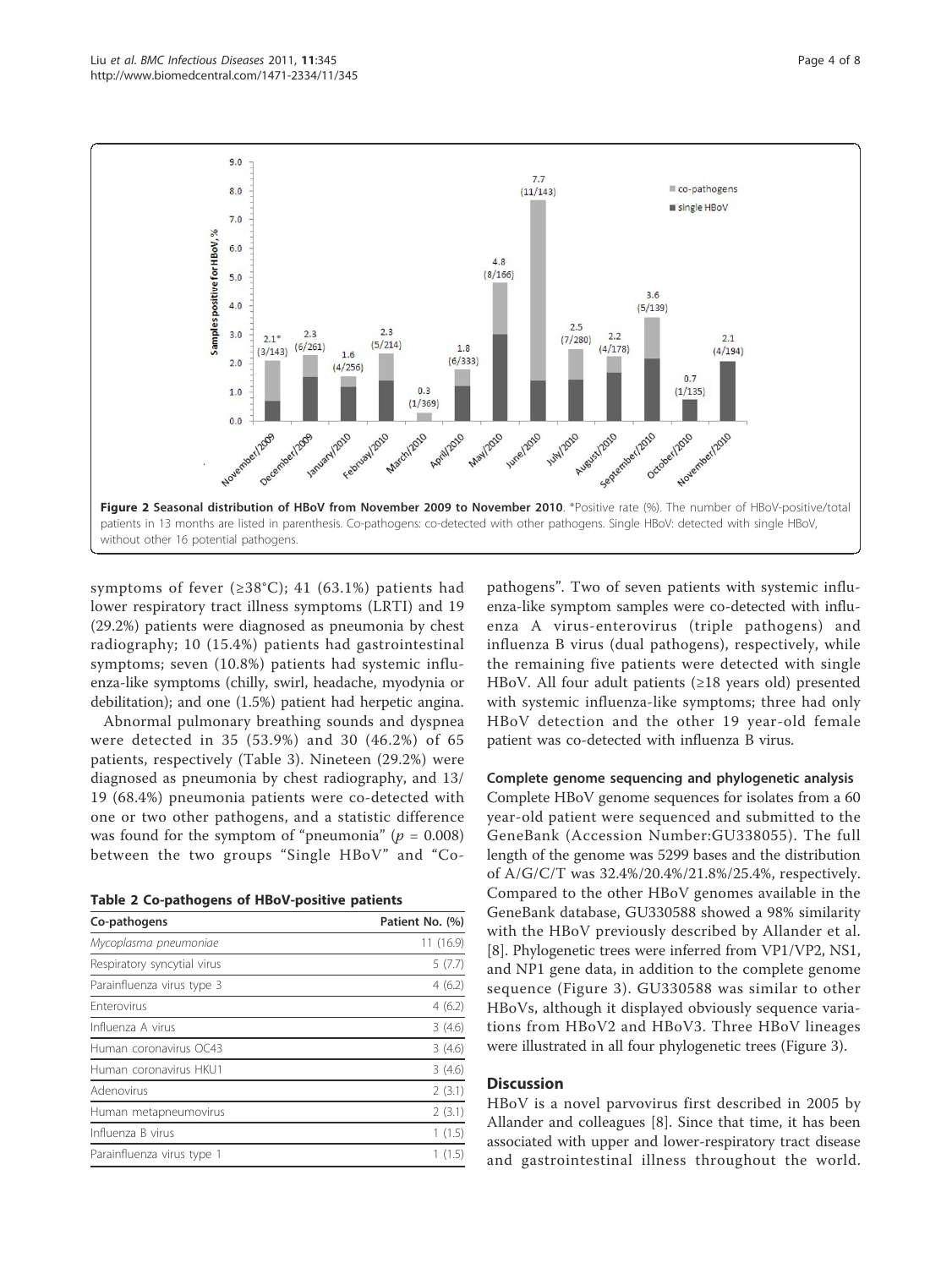| <b>Characteristics</b>               | Single HBoV <sup>a</sup> | Co-pathogens | <b>Total</b> | $p$ values <sup>b</sup> |
|--------------------------------------|--------------------------|--------------|--------------|-------------------------|
| Patients No.                         | 37                       | 28           | 65           |                         |
| Cough                                | 34 (91.9)                | 27 (96.4)    | 61 (93.8)    | 0.451                   |
| Fever (≥38°C)                        | 24 (64.9)                | 20 (71.4)    | 44 (67.7)    | 0.575                   |
| Abnormal pulmonary breathing sound c | 23 (62.2)                | 12 (42.9)    | 35 (53.8)    | 0.122                   |
| Dyspnea                              | 19 (51.4)                | 11(39.3)     | 30 (46.2)    | 0.334                   |
| Expectoration                        | 17(45.9)                 | 9(32.1)      | 26(40.0)     | 0.261                   |
| Snivel                               | 13 (35.1)                | 10(35.7)     | 23 (35.4)    | 0.961                   |
| Pneumonia                            | 6(16.2)                  | 13 (46.4)    | 19 (29.2)    | 0.008                   |
| Rhinobyon                            | 5(13.5)                  | 9(32.1)      | 14(21.5)     | 0.070                   |
| Vomiting                             | 3(8.1)                   | 3(10.7)      | 6(9.2)       | 0.719                   |
| Sneeze                               | 3(8.1)                   | 2(7.1)       | 5(7.7)       | 0.885                   |
| Pharyngeal discomfort d              | 3(8.1)                   | 2(7.1)       | 5(7.7)       | 0.885                   |
| Poor appetite                        | 3(8.1)                   | 1(3.6)       | 4(6.2)       | 0.451                   |
| Chill                                | 3(8.1)                   | 0(0)         | 3(4.6)       | 0.123                   |
| Diarrhea                             | 1(2.7)                   | 2(7.1)       | 3(4.6)       | 0.398                   |
| Lung markings increasing             | 1(2.7)                   | 1(3.6)       | 2(3.1)       | 0.841                   |
| Headache                             | 1(2.7)                   | 1(3.6)       | 2(3.1)       | 0.841                   |
| Myodynia                             | 2(5.4)                   | 0(0)         | 2(3.1)       | 0.211                   |
| Debilitation                         | 1(2.7)                   | 1(3.6)       | 2(3.1)       | 0.841                   |
| Herpangina                           | 1(2.7)                   | 0(0)         | 1(1.5)       | 0.381                   |
| Swirl                                | 1(2.7)                   | 0(0)         | 1(1.5)       | 0.381                   |

<sup>a</sup>Data are No. (%) of each group, percentages sum to >100% because some patients had >1 diagnosis.

<sup>b</sup>Statistical difference between "Single HBoV" and "Co-pathogens"

<sup>c</sup>Including phlegm rale, wheeze rale, bubbling rale, moist rale, and rhonchi.

<sup>d</sup>Including pharyngeal dryness, pharyngalgia, and trachyphonia.

Co-pathogens: co-detected with other 16 potential pathogens.

Single HBoV: detected with single HBoV, without other 16 potential pathogens.

However, most studies were focused on young children and infants [9-14], and only a few papers have described the characteristics of HBoV infection in adult patients [16,25,26]. Our study successfully analyzed the characteristics of HBoV-positive samples from ARTI-infected patients with a wide age distribution from Guangzhou, southern China for the first reported time. Similar to previous study [16], the detection rate in pediatric patients (<18 years old) was significantly higher than that in adults ( $\geq$ 18 years old) ( $p < 0.001$ ), and most HBoV-positive patients were ≤3 years old. HBoV was detected in four adult patients, including 60 and 70 year-old patients. This suggested that older people were also susceptive to HBoV infection, although at much lower positive rates. Four adult patients also presented with systemic influenza-like symptoms, which might suggest that HBoV infection in adults is a more complex and serious problem than in children.

While seasonal peaks of HBoV infection vary among different counties and regions because of climate and other factors, many previous studies suggest a higher detection rate in winter [27,28]. In our study, a higher frequency of HBoV was observed between May and June during the 13 month testing period (Figure 2). This result was similar to the report of Choi and colleagues, in which a seasonal peak was observed between May and June [29].

Characteristics of HBoV-positive patients in our study were also similar to previous reports [9-14]. The male: female ratio in the HBoV-positive patients did not differ significantly from the HBoV-negative patients. In all clinical characteristics, seven major symptoms (cough, fever (≥38°C), abnormal pulmonary breath sound, dyspnea, expectoration, snivel and pneumonia) had the highest ratio (ratio  $> 10\%$ ) (Table 3) and were common as URTI and LRTI.

As previous studies [13,29-34], co-detection with other potential pathogens was common in HBoV-positive patients. In this work, 43.1% (28/65) patients were codetected with other 16 potential pathogens, and there would be higher ratio if human rhinovirus were concerned [16]. Furthermore, not only co-pathogens but also single HBoV groups had a high ratio of major symptoms (Table 3), which might suggest HBoV is an important pathogen in URTI and LRTI. A statistic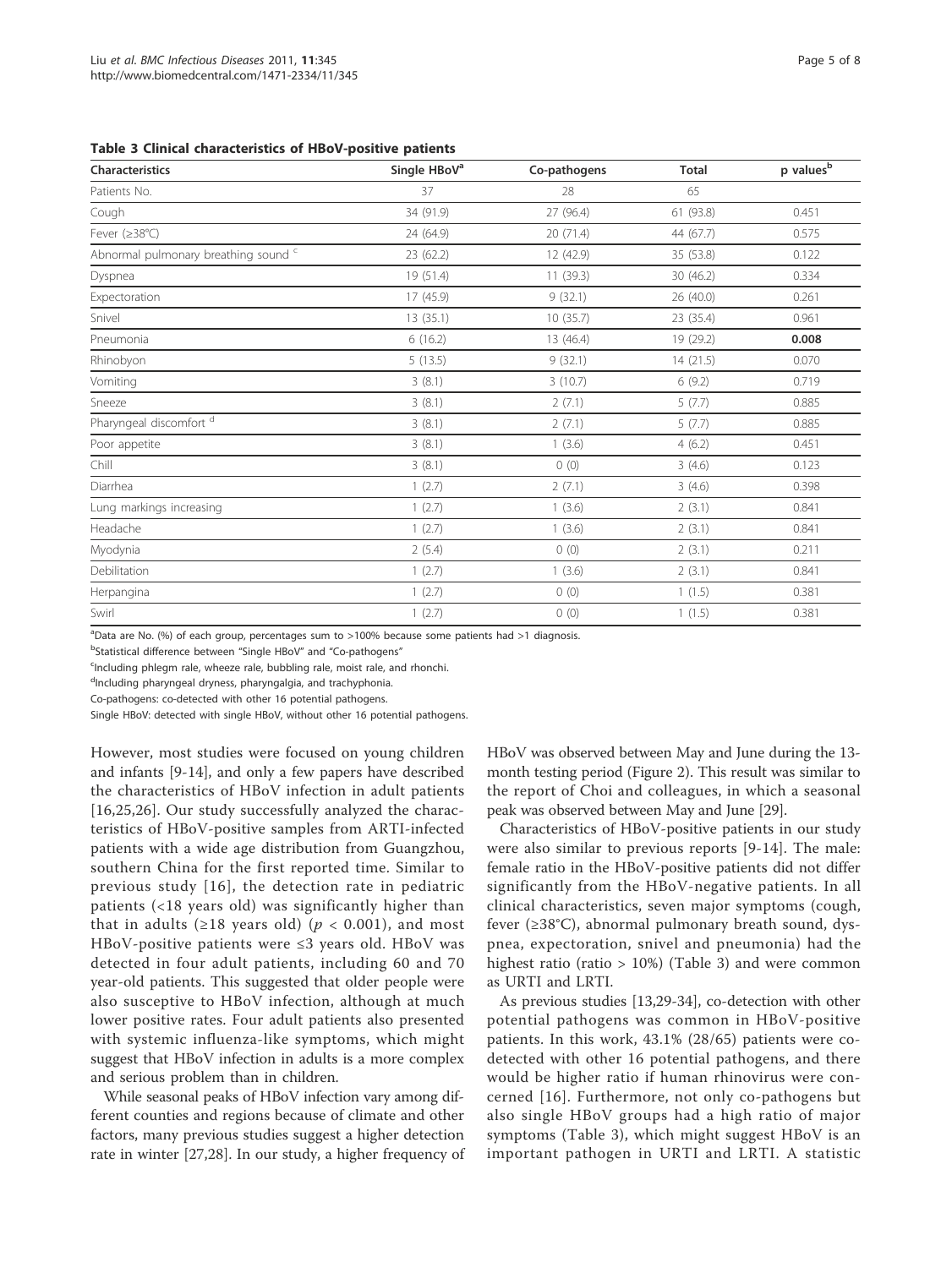#### Liu et al. BMC Infectious Diseases 2011, 11:345 http://www.biomedcentral.com/1471-2334/11/345



difference was found for the symptom of "pneumonia" between the two groups "Single HBoV" and "Co-pathogens" (Table 3), which might further suggest HBoV is an important pathogen. Further studies were required to determine whether HBoV played a causative role in these co-infections or acted as an exacerbation factor.

Before 2009, little variation was found in the surface protein of HBoV (VP1-VP2), and some researchers predicted that HBoV infection might only occur after the subsequently development of life-long immunity via the neutralization of the target antibody [16]. However, novel types of HBoV2 and HBoV3 were described successively in 2009 [23,24], suggested diversity within this group of viruses. Furthermore, we successfully sequenced the complete HBoV genome (GU338055) for an isolate from an adult patient and phylogenetic analysis revealed the existence of three lineages: group I, HBoV; group II, HBoV2; group III, HBoV3, and GU338055 was located in group I.

The frequency and clinical presentations of HBoV infection vary widely [9-14,16,25,26] and are typically associated with other pathogens [13,29-34]. Such characteristics have subsequently led many scientists to question the role of HBoV as a potential pathogen. This lack of information is largely because of the inability of HBoV to grow in standard cell lines [35]. To confirm the effects of HBoV, more studies are required throughout the world, focusing on various aspects of this infection, including epidemiology, serology, molecular biology, in vitro culture and animal models.

#### **Conclusions**

HBoV was detected from children and adults with ARTI from Guangzhou, southern China, and the features were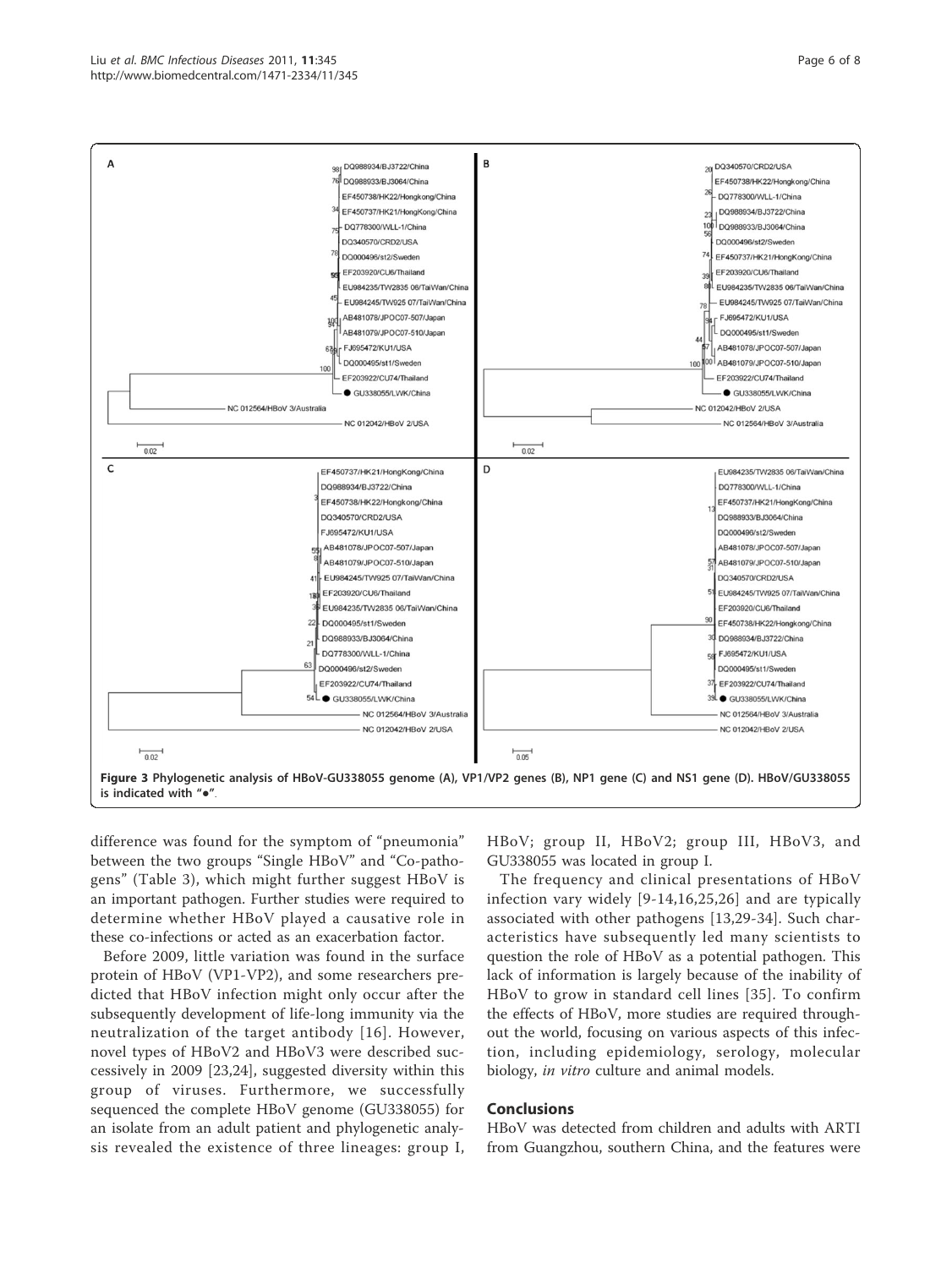described in this study. HBoV was confirmed in elderly patients (60 and 70 years old), suggesting that older people were also susceptive to HBoV. All four adult patients with HBoV positive in this study presented systemic influenza-like symptoms, which potentially suggest that HBoV infection in adults may develop more serious symptoms than those in children. Phylogenetic analysis suggested that HBoV-GU338055 from an elderly patient is in a single lineage with other HBoVs.

#### Acknowledgements

The State Major Infectious Disease Research Program (China Central Government, 2009ZX10004-109) provided financial support for this work.

#### Author details

<sup>1</sup>State Key Laboratory of Respiratory Diseases, Guangzhou Medical University, 1 Kang Da Road, Guangzhou, Guangdong 510230, China. <sup>2</sup>The First Affiliated Hospital of Guangzhou Medical University, 151 Yan Jiang Road, Guangzhou, Guangdong 510230, China.

#### Authors' contributions

RZ and W-KL designed the study. W-KL, Q L, H-XL performed the HBoV DNA testing. D-HC, Z-FY and SQ collected clinical data. All authors participated in the data analysis. W-K L and R Z drafted the manuscript. All authors read and approved the final version of this manuscript.

#### Competing interests

The authors declare that they have no competing interests.

#### Received: 27 February 2011 Accepted: 14 December 2011 Published: 14 December 2011

#### References

- van den Hoogen BG, de Jong JC, Groen J, Kuiken T, de Groot R, Fouchier RAM, Osterhaus ADME: A newly discovered human pneumovirus isolated from young children with respiratory tract disease. Nat Med 2001, 7:719-724.
- Peiris JSM, Lai ST, Poon LLM, Guan Y, Yam LYC, Lim W, Nicholls J, Yee WKS, Yan WW, Cheung MT, Cheng VCC, Chan KH, Tsang DNC, Yung RWH, Ng TK, Yuen KY: Coronavirus as a possible cause of severe acute respiratory syndrome. Lancet 2003, 361:1319-1325.
- 3. Fouchier RA, Hartwig NG, Bestebroer TM, Niemeyer B, de Jong JC, Simon JH, Osterhaus ADME: A previously undescribed coronavirus associated with respiratory disease in humans. Proc Natl Acad Sci USA 2004, 101:6212-6216.
- van der Hoek L, Pyrc K, Jebbink MF, Vertheim-Oost W, Berkhout RJM, Wolthers KC, van Dillen PMEW, Kaandorp J, Spaargaren J, Berkhout B: Identification of a new human coronavirus. Nat Med 2004, 10:368-373.
- 5. Woo PCY, Lau SKP, Tsoi HW, Huang Y, Poon RW, Chu CM, Lee RA, Luk WK, Wong GK, Wong BH, Cheng VC, Tang BS, Wu AK, Yung RW, Chen H, Guan Y, Chan KH, Yuen KY: Clinical and molecular epidemiological features of coronavirus HKU1-associated community-acquired pneumonia. J Infect Dis 2005, 192:1898-1907.
- Woo PCY, Lau SKP, Chu CM, Chan KH, Tsoi HW, Huang Y, Wong BHL, Poon RWS, Cai JJ, Luk WK, Poon LLM, Wong SSY, Guan Y, Peiris GSM, Yuen KY: Characterization and complete genome sequence of a novel coronavirus, coronavirus HKU1, from patients with pneumonia. J Virol 2005, 79:884-895.
- Lau SKP, Woo PCY, Chu CM, Yip CCY, Tse H, Tsoi HW, Cheng VCC, Lee P, Tang BSF, Cheung CHY, Lee RA, So LY, Lau YL, Chan KH, Yuen KY: Coronavirus HKU1 and other coronavirus infections in Hong Kong. J Clin Microbiol 2006, 44:2063-2071.
- 8. Allander T, Tammi MT, Eriksson M, Bjerkner A, Lindell AT, Andersson B: Cloning of a human parvovirus by molecular screening of respiratory tract samples. Proc Natl Acad Sci USA 2005, 102(36):12891-12896.
- Kesebir D, Vazquez M, Weibel C, Shapiro ED, Ferguson D, Landry ML, Kahn JS: Human bocavirus infection in young children in the United

States: molecular epidemiological profile and clinical characteristics of a newly emerging respiratory virus. J Infect Dis 2006, 194:1276-1282.

- 10. Fry AM, Lu X, Chittaganpitch M, Peret T, Fischer J, Dowell S, Anderson LJ, Erdman D, Olsen SJ: Human bocavirus: a novel parvovirus pidemiologically associated with pneumonia requiring hospitalization in Thailand. J Infect Dis 2007, 195:1038-1045.
- 11. Maggi F, Andreoli E, Pifferi M, Meschi S, Rocchi J, Bendinelli M: Human bocavirus in Italian patients with respiratory diseases. J Clin Virol 2007, 38:321-325.
- 12. Arden KE, McErlean P, Nissen MD, Sloots TP, Mackay LM: Frequent detection of human rhinoviruses, paramyxoviruses, coronaviruses, and bocavirus during acute respiratory tract infections. J Med Virol 2006, 78:1232-1240.
- 13. Arnold JC, Singh KK, Spector SA, Sawyer MH: Human bocavirus: prevalence and clinical spectrum at a children's hospital. Clin Infect Dis 2006, 43:283-288.
- 14. Qu XW, Duan ZJ, Qi ZY, Xie ZP, Gao HC, Liu WP, Huang CP, Peng FW, Zheng LS, Hou YD: Human bocavirus infection, People's Republic of China. Emerg Infect Dis 2007, 13(1):165-168.
- 15. Chieochansin T, Thongmee C, Vimolket L, Theamboonlers A, Poovorawan Y: Human bocavirus infection in children with acute gastroenteritis and healthy controls. Jpn J Infect Dis 2008, 61(6):479-481.
- 16. Lau SK, Yip CC, Que TL, Lee RA, Au-yeung RKH, Zhou B, So LY, Lau YL, Chan KH, Woo PCY, Yuen KY: Clinical and molecular epidemiology of human bocavirus in respiratory and fecal samples from children in Hong Kong. J Infect Dis 2007, 196(7):986-993.
- 17. Lee JI, Chung JY, Han TH, Song MO, Hwang ES: Detection of human bocavirus in children hospitalized because of acute gastroenteritis. J Infect Dis 2007, 196(7):994-997.
- 18. Albuquerque MC, Rocha LN, Benati FJ, Soares CC, Maranhão AG, Ramírez ML, Erdman D, Santos N: Human bocavirus infection in children with gastroenteritis, Brazil. Emerg Infect Dis 2007, 13(11):1756-1758.
- 19. Cheng WX, Jin Y, Duan ZJ, Xu ZQ, Qi HM, Zhang Q, Yu JM, Zhu L, Jin M, Liu N, Cui SX, Li HY, Fang ZY: Human bocavirus in children hospitalized for acute gastroenteritis: a case-control study. Clin Infect Dis 2008, 47(2):161-167.
- 20. Yu JM, Li DD, Xu ZQ, Cheng WX, Zhang Q, Li HY, Cui SX, Jin M, Yang SH, Fang ZY, Duan ZJ: Human bocavirus infection in children hospitalized with acute gastroenteritis in China. J Clin Virol 2008, 42(3):280-285.
- 21. Campe H, Hartberger C, Sing A: Role of human bocavirus infections in outbreaks of gastroenteritis. J Clin Virol 2008, 43(3):340-342.
- 22. Schildgen O, Muller A, Simon A: Human bocavirus and gastroenteritis. Emerg Infect Dis 2007, 13(10):1620-1621.
- 23. Kapoor A, Slikas E, Simmonds P, Chieochansin T, Naeem A, Shaukat S, Alam MM, Sharif S, Angez M, Zaidi S, Delwart E: A newly identified bocavirus species in human stool. J Infect Dis 2009, 199(2):196-200.
- 24. Arthur JL, Higgins GD, Davidson GP, Givney RC, Ratcliff RM: A novel bocavirus associated with acute gastroenteritis in Australian children. PLoS Pathog 2009, 5(4):e1000391.
- 25. Bastien N, Brandt K, Dust K, Ward D, Li Y: Human bocavirus infection, Canada. Emerg Infect Dis 2006, 12:848-850.
- 26. Kupfer B, Vehreschild J, Cornely O, Kaiser R, Plum G, Viazov S, Franzen C, Tillmann RL, Simon A, Müller A, Schildgen O: Severe pneumonia and human bocavirus in adult. Emerg Infect Dis 2006, 12:1614-1616.
- 27. Chow BD, Huang YT, Esper FP: Evidence of human bocavirus circulating in children and adults, Cleveland, Ohio. J Clin Virol 2008, 43(3):302-306.
- 28. Bastien N, Chui N, Robinson JL, Lee BE, Dust K, Hart L, Li Y: Detection of human bocavirus in Canadian children in a 1-year study. J Clin Microbiol 2007, 45(2):610-613.
- 29. Choi EH, Lee HJ, Kim SJ, Eun BW, Kim NH, Lee JA, Lee JH, Song EK, Kim SH, Park JY, Sung JY: The association of newly identified respiratory viruses with lower respiratory tract infections in Korean children, 2000-2005. Clin Infect Dis 2006, 43(5):585-592.
- 30. Sloots TP, McErlean P, Speicher DJ, Arden KE, Nissen MD, Mackay IM: Evidence of human coronavirus HKU1 and human bocavirus in Australian children. J Clin Virol 2006, 35:99-102.
- 31. Regamey N, Frey U, Deffernez C, Latzin P, Kaiser L: Isolation of human bocavirus from Swiss infants with respiratory infections. Swiss Paediatric Respiratory Research Group. Pediatr Infect Dis J 2007, 26:177-179
- 32. Kaplan NM, Dove W, Abu-Zeid AF, Shamoon HE, Abd-Eldayem SA, Hart CA: Human bocavirus infection among children, Jordan. Emerg Infect Dis 2006, 12:1418-1420.